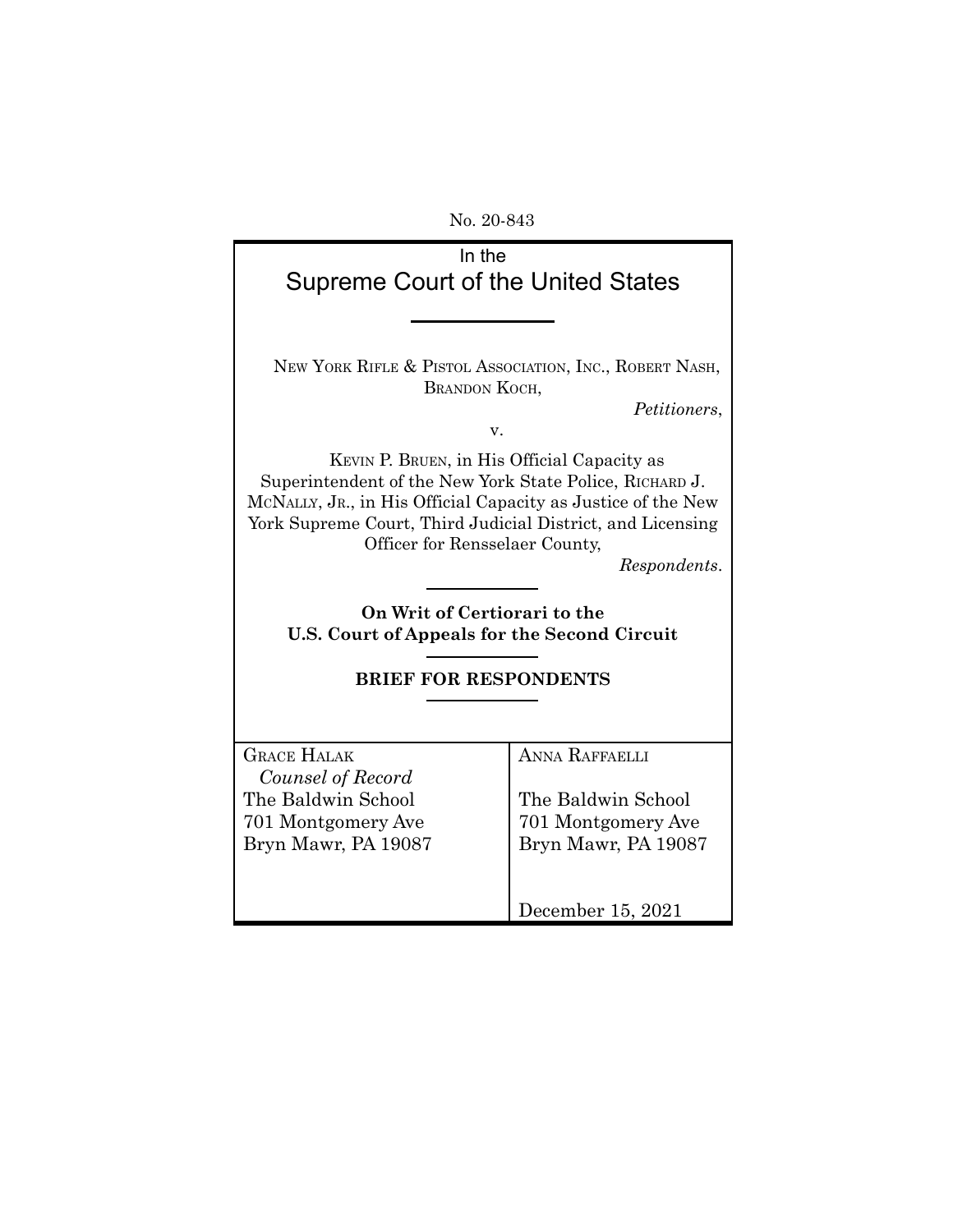# **QUESTION PRESENTED**

Whether the State's denial of petitioners' applications for concealed-carry licenses for self-defense violated the Second Amendment.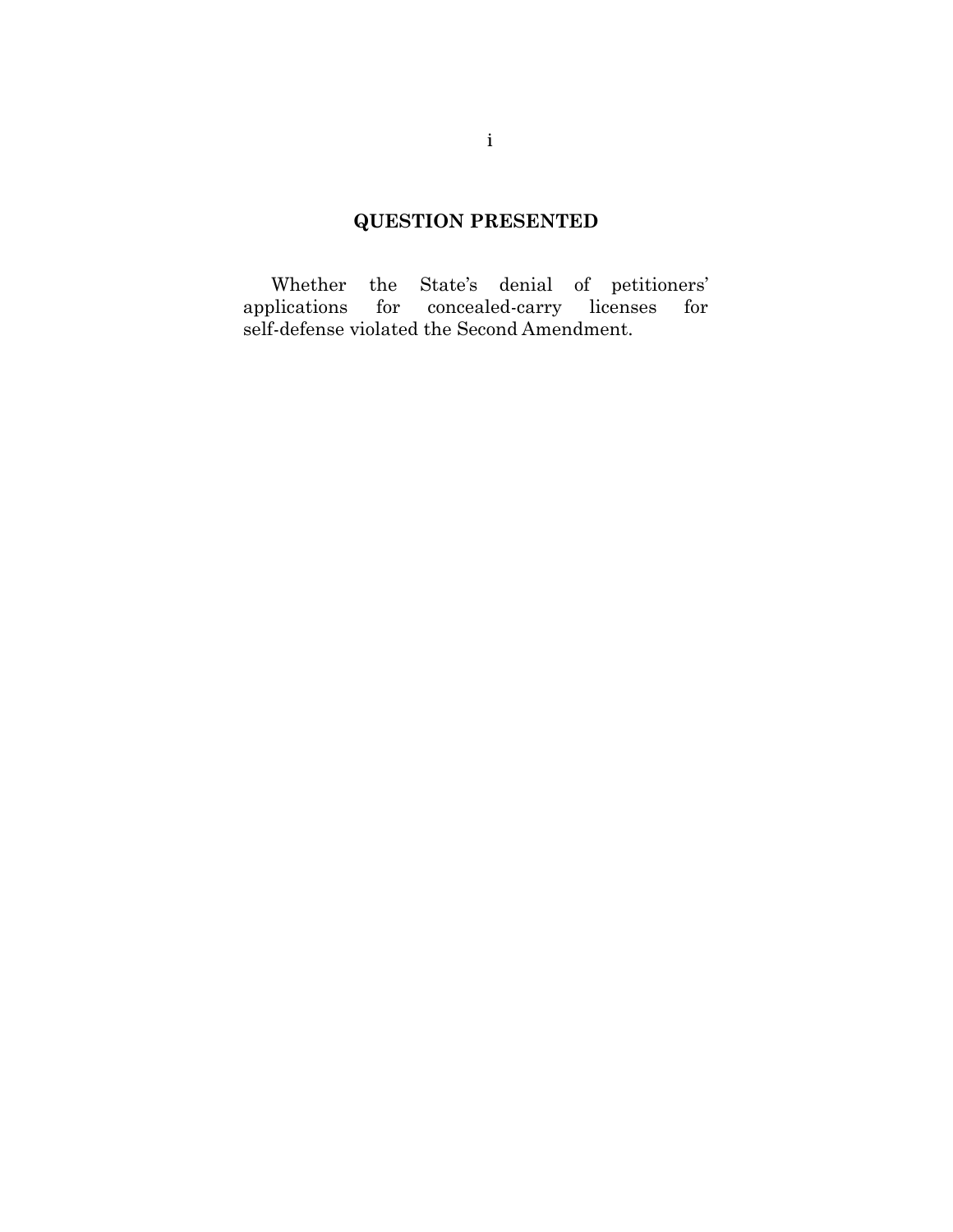# **TABLE OF CONTENTS**

| L.<br>The Second Amendment protects an individual<br>but not unlimited right to keep and bear                                         |
|---------------------------------------------------------------------------------------------------------------------------------------|
| A. As established by <i>District of Columbia v</i> .<br>Heller, the Second Amendment protects<br>an individual right to keep and bear |
| B. There are clear and longstanding<br>limitations on the Second Amendment                                                            |
| C. The core right of the Second Amendment<br>is to keep and bear arms for self-defense                                                |
| H.<br>The New York law is constitutional and passes                                                                                   |
| A. Intermediate scrutiny should be applied                                                                                            |
| B. The New York law passes under                                                                                                      |

ii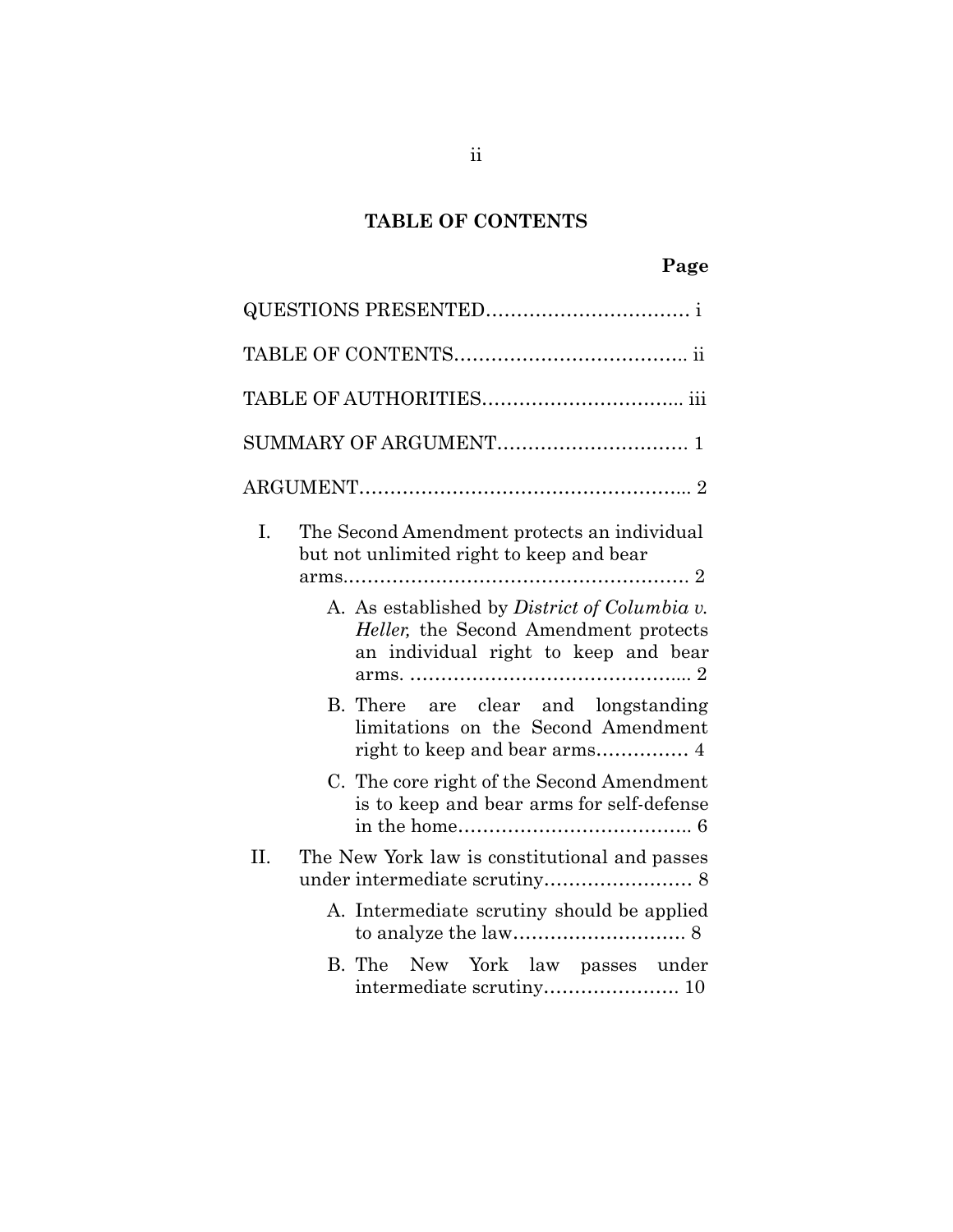# **TABLE OF AUTHORITIES**

| Cases<br>Page(s)                                         |
|----------------------------------------------------------|
| Caetano v. Massachusetts, 136 S.Ct. 1027 (2016)4         |
| District of Columbia v. Heller,                          |
|                                                          |
| GeorgiaCarry.Org, Inc. v. Georgia,                       |
|                                                          |
| Hightower v. City of Boston,                             |
|                                                          |
| <i>McDonald v. City of Chicago, 561 U.S. 742 (2010)4</i> |
| United States v. Barton,                                 |
|                                                          |
| United States v. Greeno,                                 |
|                                                          |
| United States v. Reese,                                  |
|                                                          |
| United States v. Staten,                                 |
|                                                          |

# **Constitutional Provisions**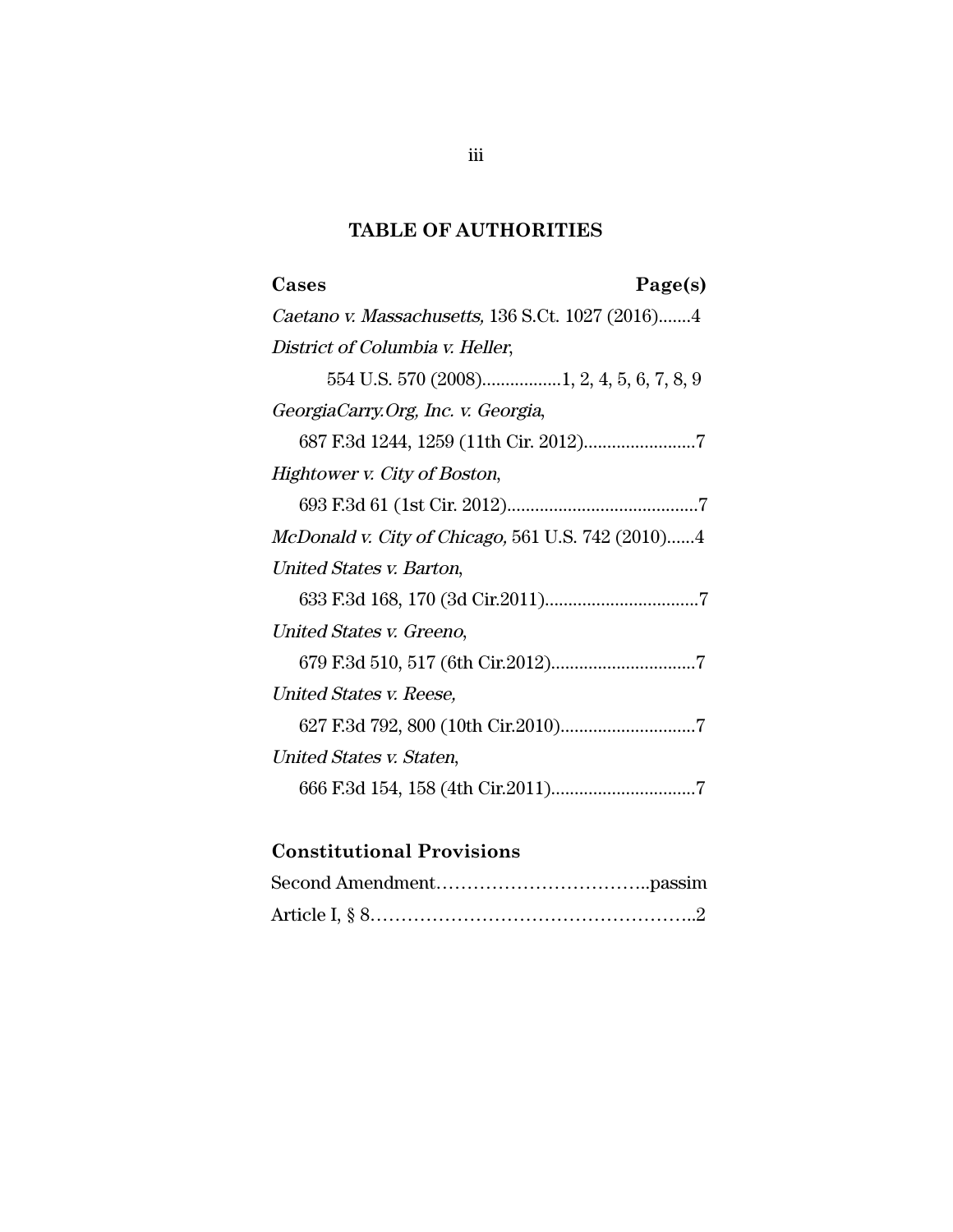## **Historical Sources Page(s)**

John Adams, "Essay on Man's Lust for Power" (August 29, 1763).......................................................3

Kansas Territory Wyandotte Constitution (1859)........3

Massachusetts House of Representatives, Letter to Benjamin Franklin (November 6, 1770).................3

New York's Ratification of Constitution with Proposed Amendments (1788)................................3

Thomas Jefferson, Letter to Secretary of State James Madison (December 20, 1787).................................3

#### **Secondary Sources**

Carlton F. W. Lawson, Four Exceptions in Search of a Theory: District of Columbia v. Heller and Judicial Ipse Dixit, 60 Hastings L.J. 1371 (2009)...................6, 9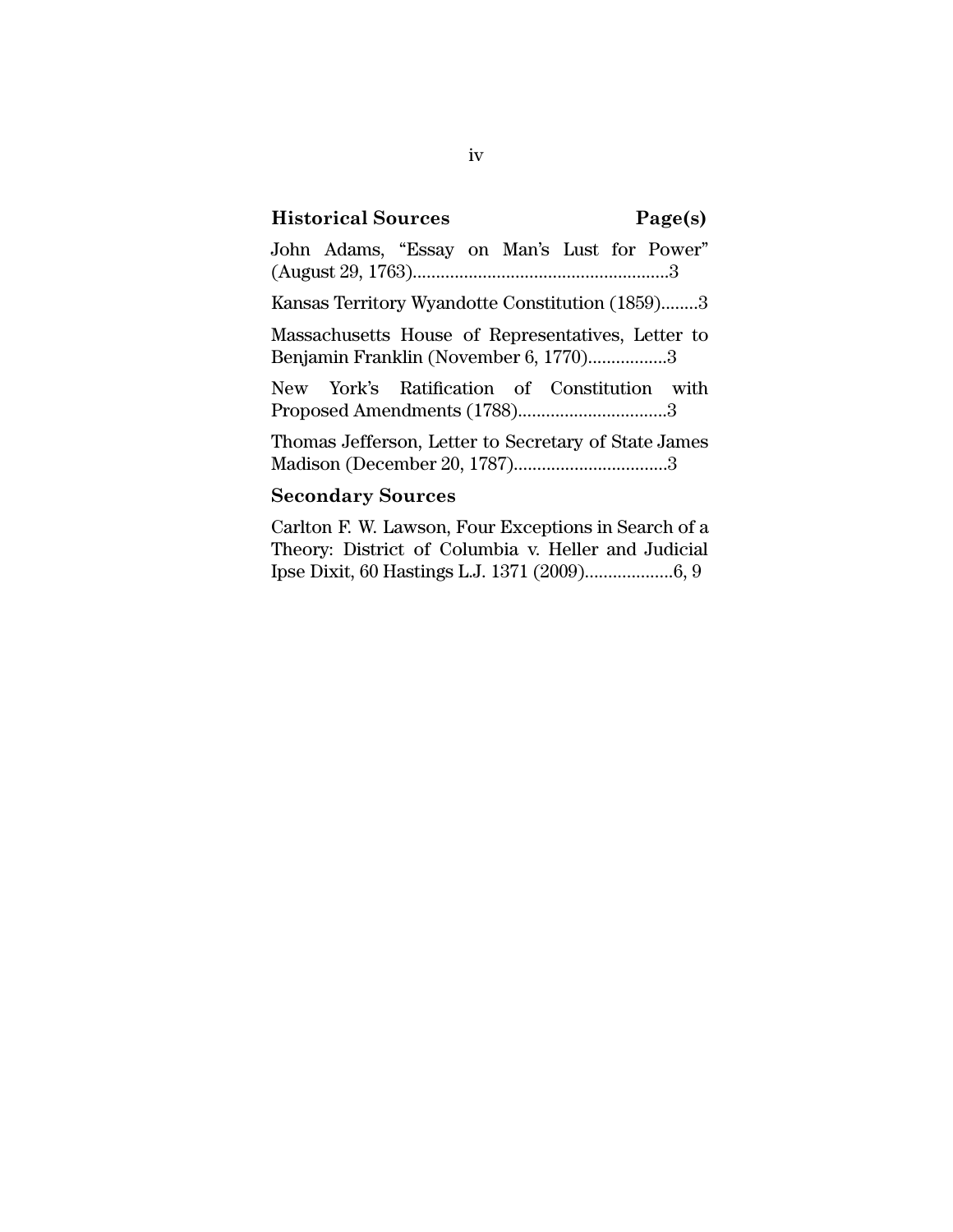## **SUMMARY OF ARGUMENT**

We contend that yes, the Second Amendment does allow the government to prohibit a law-abiding person from carrying handguns outside the home for self-defense, and thus the New York law is constitutional and should be upheld.

District of Columbia v. Heller established that the the Second Amendment protects individual right to keep and bear arms for self defense, with the core of the right being "defense of hearth and home". Additionally, the Amendment is not unlimited in application. The Court has long upheld concealed carry bans, bans on the possession of firearms by felons and the mentally ill, laws forbidding the carrying of firearms in sensitive places such as schools and government buildings, and conditions on the commercial sale of arms.

The New York Law passes intermediate scrutiny: the government has an important interest in protecting public safety, and the law is closely related to this objective by creating specific measures to limit the number of firearms in public places. The New York law does not substantially burden the core of the Second Amendment because it only requires proper cause for concealed carry in public, and does not burden the right to keep and bear arms in the home. The proper cause requirement for public concealed carry is an acceptable reflection of the longstanding and constitutional bans on concealed carry and carrying of firearms in sensitive, public places.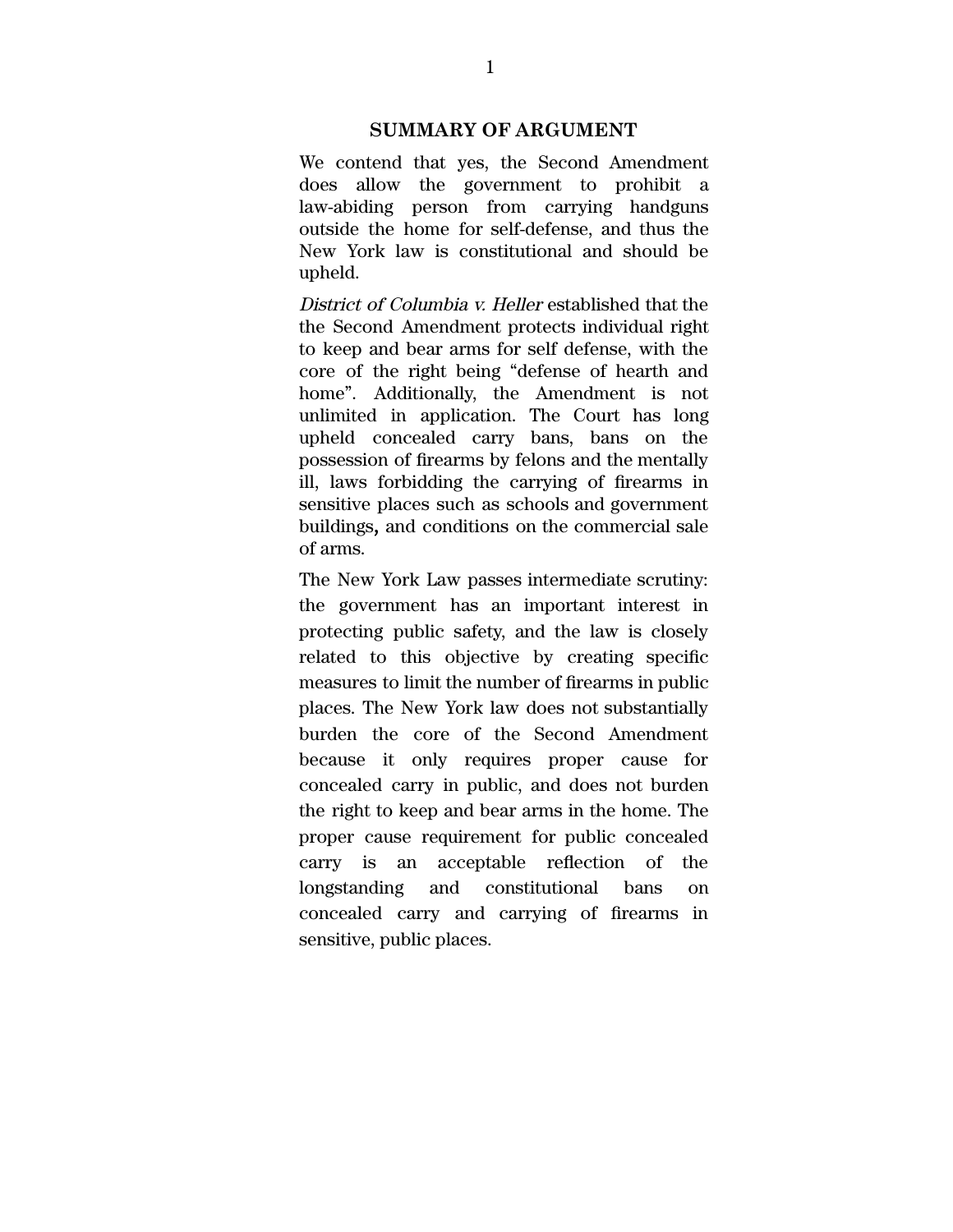#### **ARGUMENT**

**I. The Second Amendment protects an individual but not unlimited right to keep and bear arms.**

**A. As established by** *District of Columbia v. Heller,* **the Second Amendment protects an individual right to keep and bear arms.**

When considering the Second Amendment, District of Columbia v. Heller is the most relevant precedent on the court's current interpretation of the amendment. Heller established that the Second Amendment guarantees "the individual right to possess and carry weapons". District of Columbia v. Heller, 554 U.S. 570, at 19 (2008).

The court justified this conclusion through the important distinction that the Second Amendment's prefatory clause ("A well regulated Militia, being necessary to the security of a free State") does not limit the operative clause ("the right of the people to keep and bear Arms, shall not be infringed") to only the context of a militia.

To gain context on why the prefatory clause was included at all, we look to the Founding. Each state regulated a militia consisting of every white, male citizen from ages 16 to 60. The Constitution states the purpose of these militias as "to execute the laws of the union, suppress insurrections, and repel invasions". U.S. Const. art. I, § 8.When looking back at historical sources from before and during the Framing, it becomes clear that a major concern, especially among anti-Federalists, was that the federal government would disarm and neutralize these state militias and replace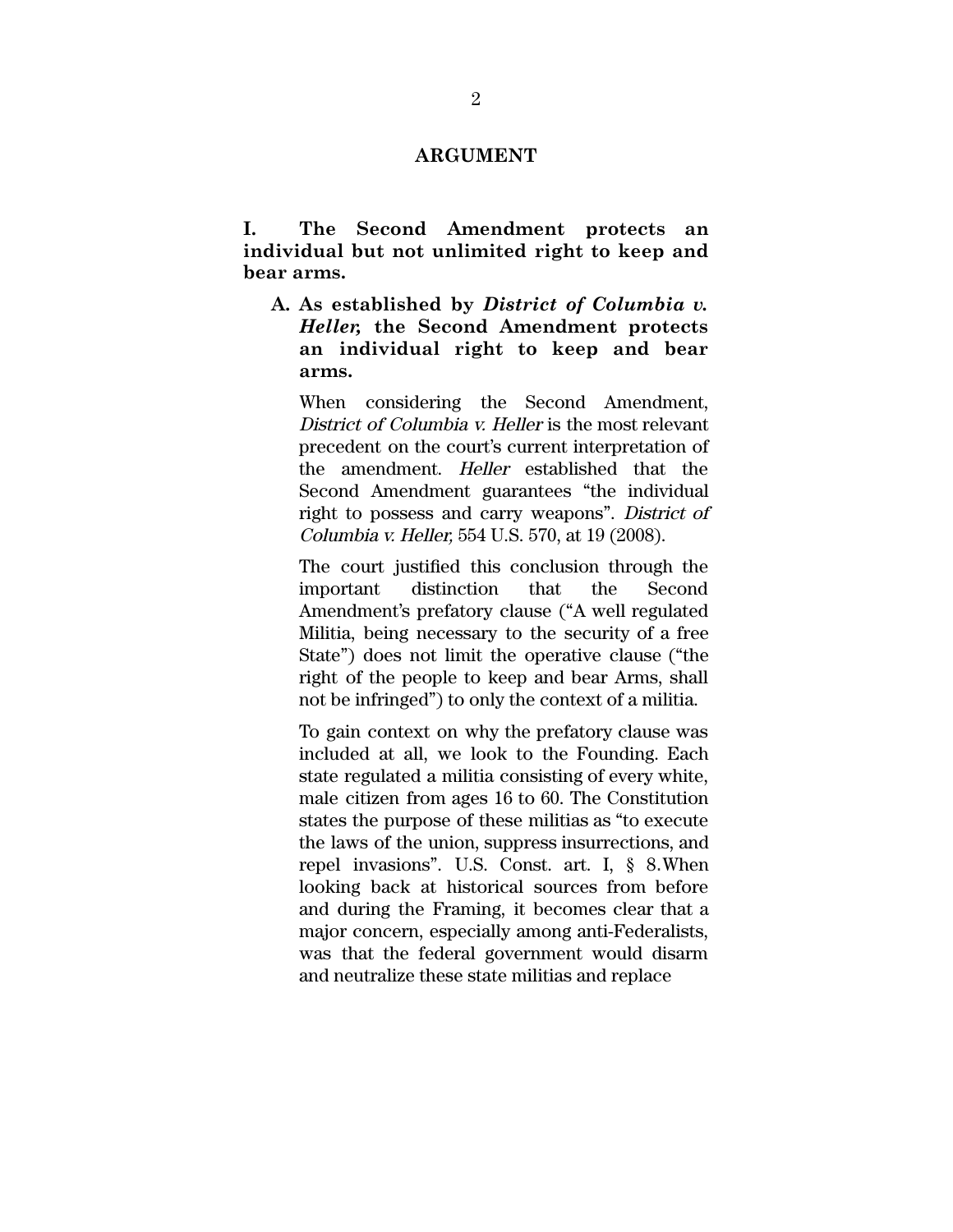them with standing armies, which would then impose tyrannical military rule similar to British occupation before the Revolutionary War. The Declaration of Independence itself contains the lines (in reference to the King of Great Britain): "He has kept among us, in times of peace, Standing Armies without the Consent of our legislatures" and "He has affected to render the Military independent of and superior to the Civil power." Concerns about standing armies and military power can also be found in state constitutions, such as those of New York ("That standing Armies in time of peace are dangerous to Liberty, and ought not to be kept up, except in Cases of necessity; and that at all times the Military should be under strict subordination to the civil Power") and Kansas ("...standing armies, in time of peace, are dangerous to liberty, and shall not be tolerated, and the military shall be in strict subordination"). $^1$  New York's Ratification of

 $1$  For further historical sources on standing armies and military power, see John Adams, "Essay on Man's Lust for Power" (August 29, 1763) ("Was there ever, in any Nation or Country, since the fall, a standing Army that was not carefully watched and controlled by the State so as to keep them impotent, that did not, ravish, plunder, Massacre and ruin, and at last inextricably inslave the People"); Massachusetts House of Representatives, Letter to Benjamin Franklin (November 6, 1770) (" . . . so wretched is the State of this Province, not only to be subjected to absolute Instructions given to the Governor to be the Rule of his Administration, whereby some of the most essential Clauses of our Charter vesting in him Powers to be exercised for the Good of the People are totally rescinded, which is in reality a State of Despotism; but also to a Standing Army, which being uncontrouled by any Authority in the Province, must soon tear up the very Foundation of civil Government"); and Thomas Jefferson, Letter to Secretary of State James Madison (December 20, 1787) ( . . . I will now add what I do not like. First the omission of a bill of rights providing clearly and without the aid of sophisms for freedom of religion, freedom of press, protection against standing armies, restriction against monopolies, the eternal and unremitting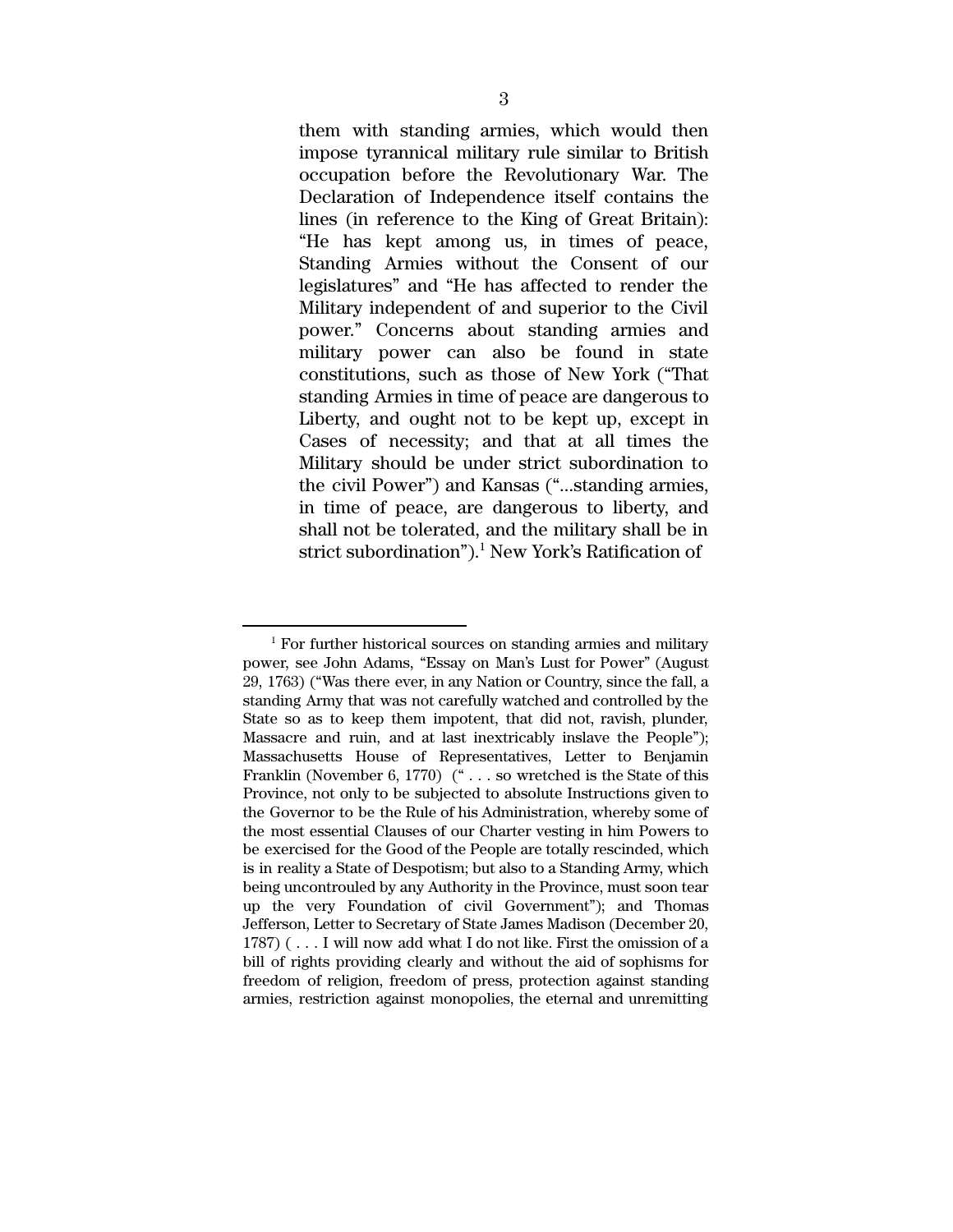Constitution with Proposed Amendments, 3 (1788); Kans. Const. sec. 4.

The Second Amendment was created in the context of these specific fears. However, it is not inextricably linked to this context; as Heller states, "the prefatory clause announces the purpose for which the right was codified: to prevent elimination of the militia. The prefatory clause does not suggest that preserving the militia was the only reason Americans valued the [right to keep and bear arms]". Heller, 554 U.S. at 26.

This stance was affirmed by this court in Caetano v. Massachusetts (per curiam), which held that bans on stun guns violated the Second Amendment, even though stun guns are not military or military-related weapons. Caetano v. Massachusetts, 136 S.Ct. 1027 (2016) (per curiam).

It is also important to note that Heller's interpretation of the Second Amendment, which was first applied in the District of Columbia, also applies to state governments as well through the Fourteenth Amendment's incorporation doctrine, which was the holding in *McDonald v. City of* Chicago. McDonald v. City of Chicago, 561 U.S. 742 (2010).

**B. There are clear and longstanding limitations on the Second Amendment right to keep and bear arms.**

When the government has a compelling or important interest, it can impose constitutional limitations on the right to keep and bear arms. Heller, which lists examples of certain

force of the habeas corpus laws, and trials by jury in all matters of fact triable by the laws of the land and not by the laws of Nations").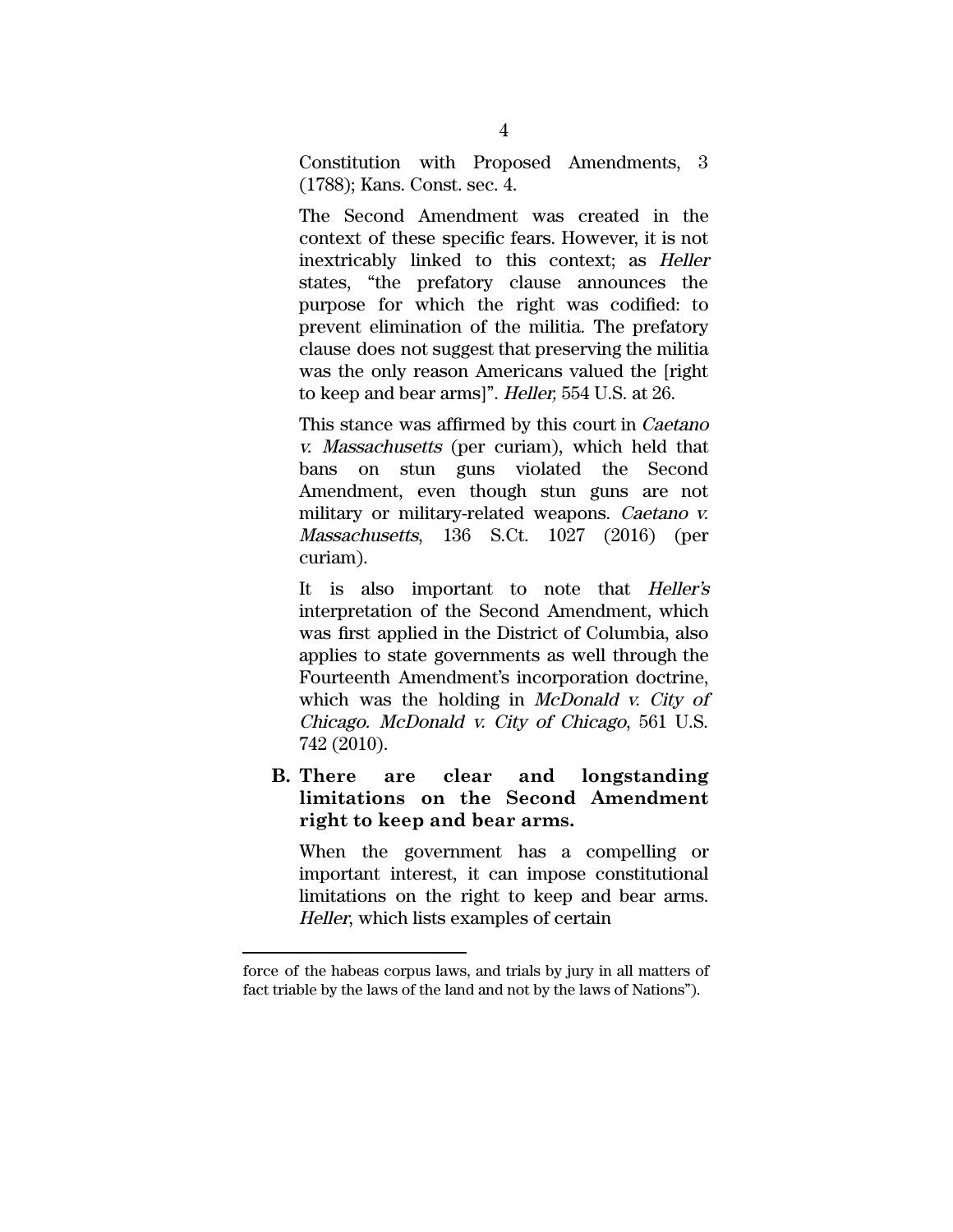longstanding, acceptable limitations, which are prohibitions on concealed weapons, possession of firearms by felons and the mentally ill, and carrying of firearms in sensitive places such as schools and government buildings, as well as laws imposing conditions on the commercial sale of arms.

It should be noted for clarity that the most frequently cited quote from Heller on acceptable gun regulations only includes the latter three restrictions. However, when read in context, Heller clearly implies that bans on concealed carry of firearms fall into the same category. The full passage reads as follows:

> "Like most rights, the right secured by the Second Amendment is not unlimited. From Blackstone through the 19th-century cases, commentators and courts rou- tinely explained that the right was not a right to keep and carry any weapon whatsoever in any manner whatsoever and for whatever purpose. [citation omitted] For exam- ple, the majority of the 19th-century courts to consider the question held that prohibitions on carrying concealed weapons were lawful under the Second Amendment or state analogues. [citation omitted] Although we do not undertake an exhaustive historical analysis today of the full scope of the Second Amendment, nothing in our opinion should be taken to cast doubt on longstanding prohibitions on the possession of firearms by felons and the mentally ill, or laws forbidding the carrying of firearms in sensitive places such as schools and government buildings, or laws impos- ing conditions and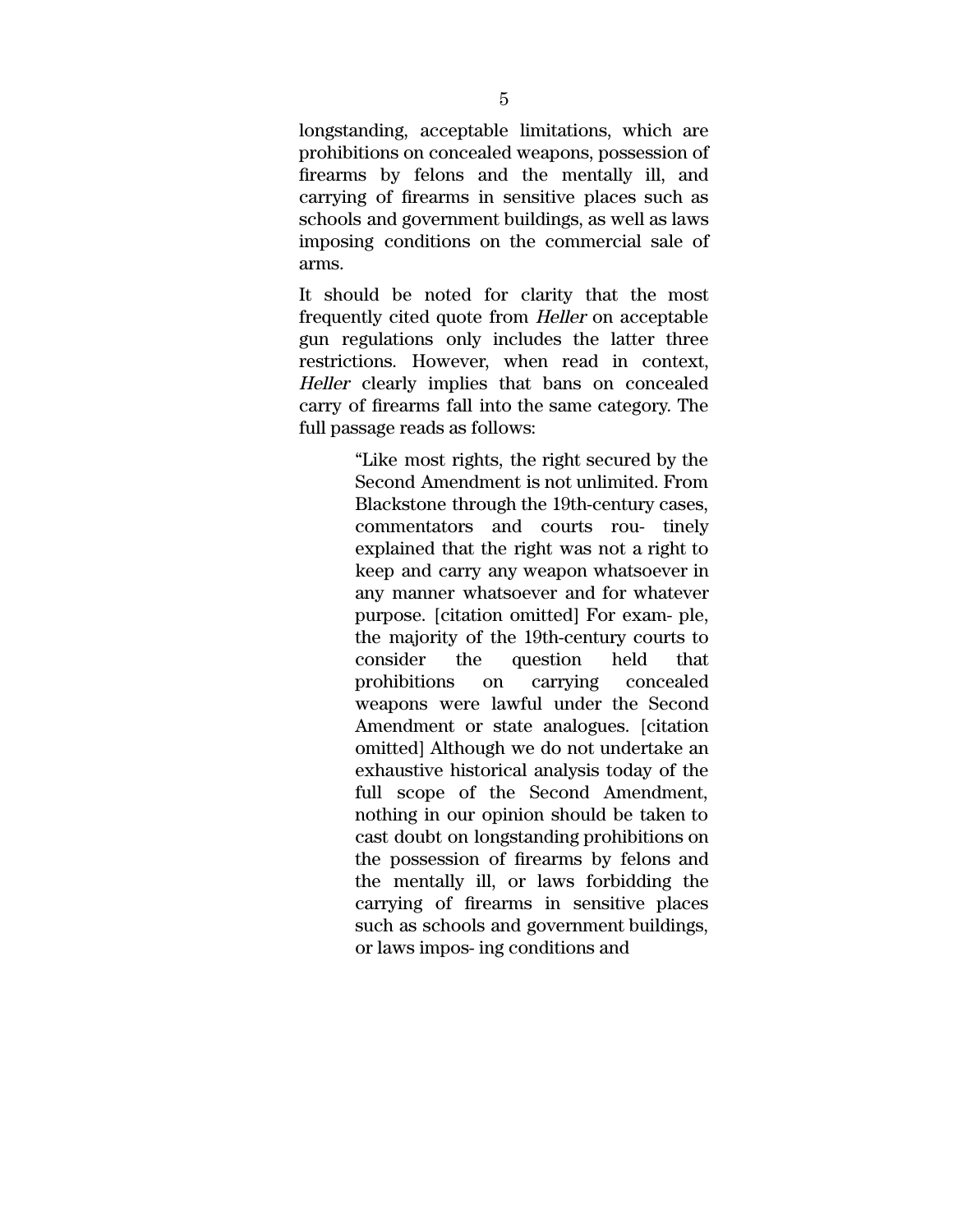qualifications on the commercial sale of arms." Heller, 554 U.S. at 54.

The first sentence establishes the main topic as limitations on the right secured by the Second Amendment. Heller goes on to argue that these limitations are rooted in history and uses the example of concealed carry bans to support that claim. The three prohibitions listed in the next sentence, therefore, are further examples of longstanding limitations and in the same category as concealed carry bans. A possible reason for their separation is the fact that concealed carry bans are "longstanding" in the sense that they date back to the Founding and early 19th century, whereas the other three prohibitions (felons and mentally ill carrying firearms, carry in sensitive places, and regulations on commercial sale of arms) were not clearly established until the early  $20th$  century.<sup>2</sup> Despite this difference, it is clear that the court considers all of these prohibitions "longstanding". Therefore, whether a provision is "longstanding" is not dependent on if it dates back to the Founding or not; rather, the whole history and tradition of our country is considered.

**C. The core right of the Second Amendment is to keep and bear arms for self-defense in the home.**

<sup>2</sup>For a comprehensive analysis of originalist justifications for these prohibitions, see Carlton F. W. Lawson, Four Exceptions in Search of <sup>a</sup> Theory: District of Columbia v. Heller and Judicial Ipse Dixit, 60 Hastings L.J. 1371 (2009). Lawson ultimately concludes that there is not sufficient historical evidence to justify originalist reasoning for labeling these prohibitions "longstanding", and proposes that Heller used some form of intermediate scrutiny instead.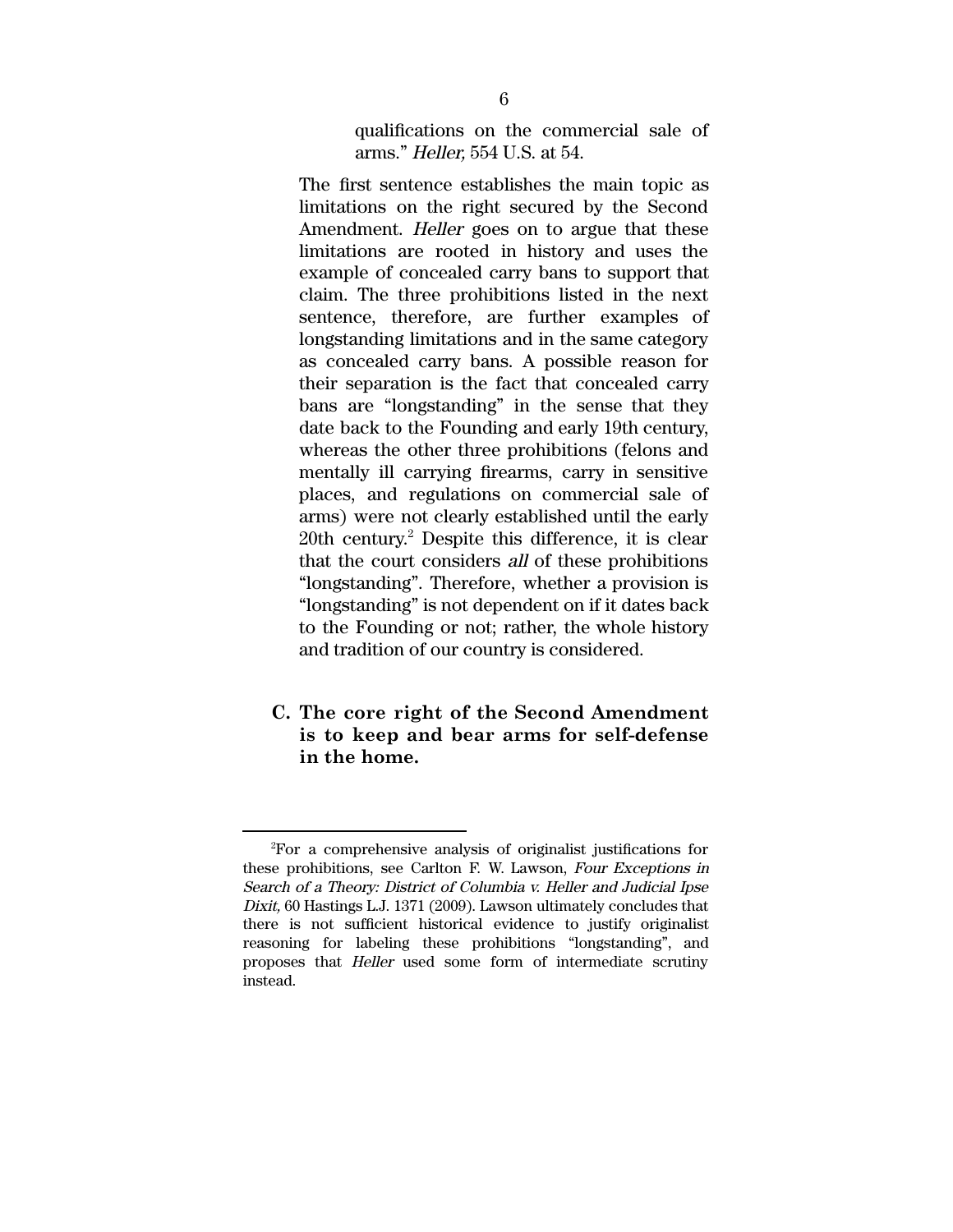Heller also established the core of this Second Amendment as "the right of law-abiding, responsible citizens to use arms in defense of hearth and home". Heller, 554 U.S. at 63. This interpretation has been upheld by numerous lower court decisions, most prominently in Hightower v. City of Boston, 693 F.3d 61 (1st Cir. 2012), which cites United States v. Greeno, 679 F.3d 510, 517 (6th Cir.2012) ("The core right recognized in Heller is 'the right of law-abiding, responsible citizens to use arms in defense of hearth and home.'" (quoting Heller, 128 S.Ct. at 2821)); GeorgiaCarry.Org, Inc. v. Georgia, 687 F.3d 1244, 1259 (11th Cir. 2012) (noting that the Heller Court "went to great lengths to emphasize the special place that the home—an individual's private property—occupies in our society"); United States v. Barton, 633 F.3d 168, 170 (3d Cir.2011) ("At the 'core' of the Second Amendment is the right of 'law-abiding, responsible citizens to use arms in defense of hearth and home.'" (quoting Heller, 128 S.Ct. at 2821)); United States v. Staten, 666 F.3d 154, 158 (4th Cir.2011) ("According to the Court, the core right of the Second Amendment is 'the right of law-abiding, responsible citizens to use arms in defense of hearth and home.'" (quoting Heller, 128 S.Ct. at 2821)); and United States v. Reese, 627 F.3d 792, 800 (10th Cir.2010) ("[T]he Court suggested that the core purpose of the right was to allow 'law-abiding, responsible citizens to use arms in defense of hearth and home.'" (quoting Heller, 128 S.Ct. at 2821)) as other cases which affirm that the core of the Second Amendment is defense of the home.

This is not to say that the Second Amendment only protects the possession and use of firearms in the home, simply that defense of the home is at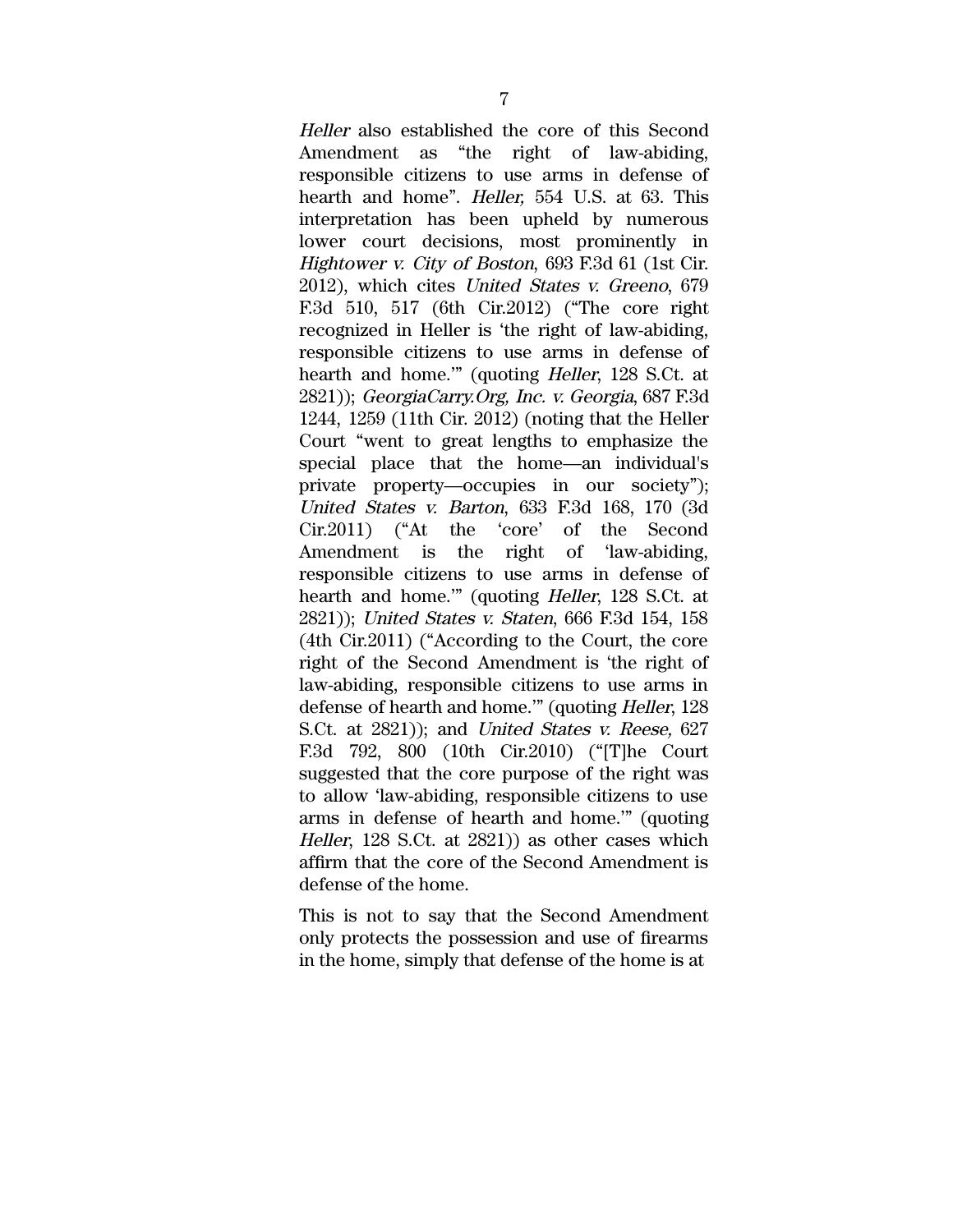the core of the right and should thus be prioritized when examining it.  $^3$ 

We now turn to the specific law in question: The 1911 Sullivan Act (N.Y. Penal Law  $\frac{$400.00(1)(a)-(n)}{2}$ .

## **II. The New York law is constitutional and passes under intermediate scrutiny.**

## **A. Intermediate scrutiny should be applied to analyze the constitutionality of the law.**

Heller does not specify the precise level of scrutiny to be used when evaluating gun control regulations, instead asserting that the challenged law would fail under any level of scrutiny. However, it does rule out rational basis review for evaluating gun control regulations:

> "But rational-basis scrutiny is a mode of analysis we have used when evaluating laws under constitutional commands that are themselves prohibitions on irrational laws. [citation omitted] In those cases, "rational basis" is not just the standard of scrutiny, but the very substance of the constitutional guarantee. Obviously, the same test could not be used to evaluate the extent to which a legislature may regulate a specific, enumerated right". Heller, 554 U.S. at 56.

<sup>&</sup>lt;sup>3</sup> See Jonathan Taylor, *The Surprisingly Strong Originalist Case* for Public Carry Laws, 43 Harv. J.L. & Pub. Pol'y 347 (2020) ("So the core of the right is self‐ defense in the home. To be clear, that is not necessarily the only right the Second Amendment protects, but it is the core of the right").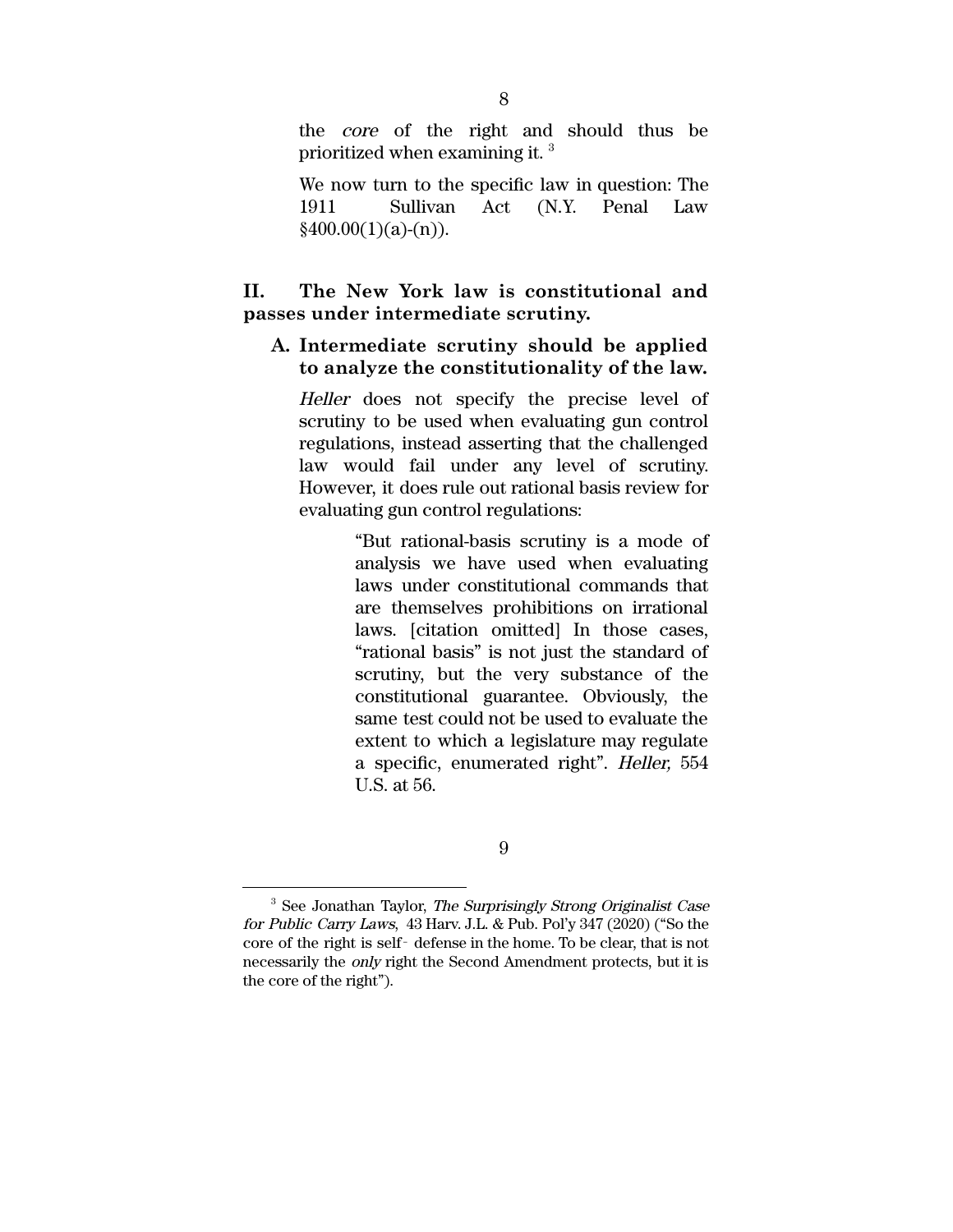Heller also rejects Justice Breyers' proposed freestanding "interest-balancing" approach (which "asks whether the statue burdens a protected interest in a way or to an extend that is out of proportion to the statute's salutary effects upon other important governmental interests") on the grounds that it grants judges the inappropriate power to decide on a case-by-case basis whether a government interest outweighs a constitutional right. Id. at 62.

These rejections leave two options for the level of scrutiny to be applied: strict scrutiny and intermediate scrutiny.

For a law to be constitutional under strict scrutiny, the government must be pursuing a compelling interest, and the means used by the government must be narrowly tailored to achieve this interest. In his article Four Exceptions in Search of <sup>a</sup> Theory, Carlton F. W. Lawson expounds how strict scrutiny is not an option because the restrictions Heller established as longstanding and constitutional would not pass under it. In the case of the bans on possession of firearms by felons and the mentally ill and bans on carry of firearms in sensitive places, it can be assumed that the governmental interest is promoting public safety and preventing gun violence, which is certainly compelling. However, the means are not narrowly tailored to achieve this end. Banning all felons from possessing firearms is over-inclusive; it also deprives nonviolent felons of their Second Amendment rights, who cannot be reasonably said to be more likely to commit acts of gun violence than ordinary citizens. The ban on mentally ill firearm possession is similarly broad and over-inclusive; "mental illness" encompasses a wide range of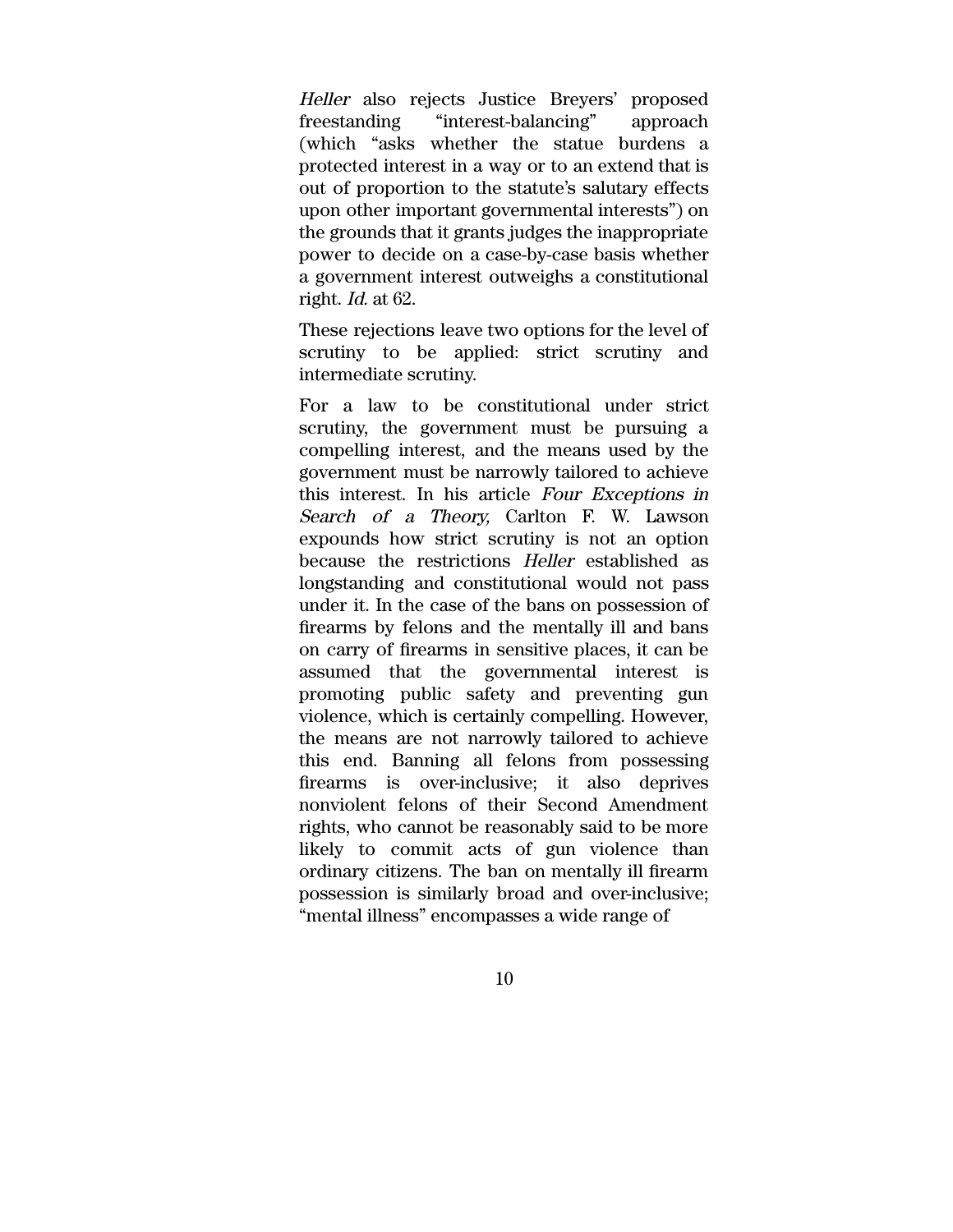conditions, many of which do not make a citizen more likely to commit acts of gun violence.

Likewise, it is flawed to assume that every person entering a "sensitive place" with a gun (which is a vague term and never specifically defined to begin with) has an intent to commit violence, and thus the sensitive place ban is too broad to be narrowly tailored. And finally, the commercial

aspect of regulations on the sale of arms cause it to fail strict scrutiny (as do other similar measures, such as restrictions on the commercial sale of contraceptive devices). Carlton F.W. Lawson, Four Exceptions in Search of <sup>a</sup> Theory: District of Columbia v. Heller and Judicial Ipse Dixit, 60 Hastings L.J. 1371 (2009).

Heller's approved restrictions, however, all pass under intermediate scrutiny; therefore, intermediate scrutiny should be applied to analyze gun control regulations such as the New York law in question today.

## **B. The New York law passes under intermediate scrutiny.**

For a law to pass under intermediate scrutiny, the government must be pursuing an important interest, and the means the government uses must be closely related to this interest.

The governmental interest in this case is to protect public safety and prevent gun violence in public places. This interest is undoubtedly important (and perhaps one of the most important interests our government can have, which is protecting the health and lives of American citizens).

The means the government uses, which is the requirement that citizens wishing to receive an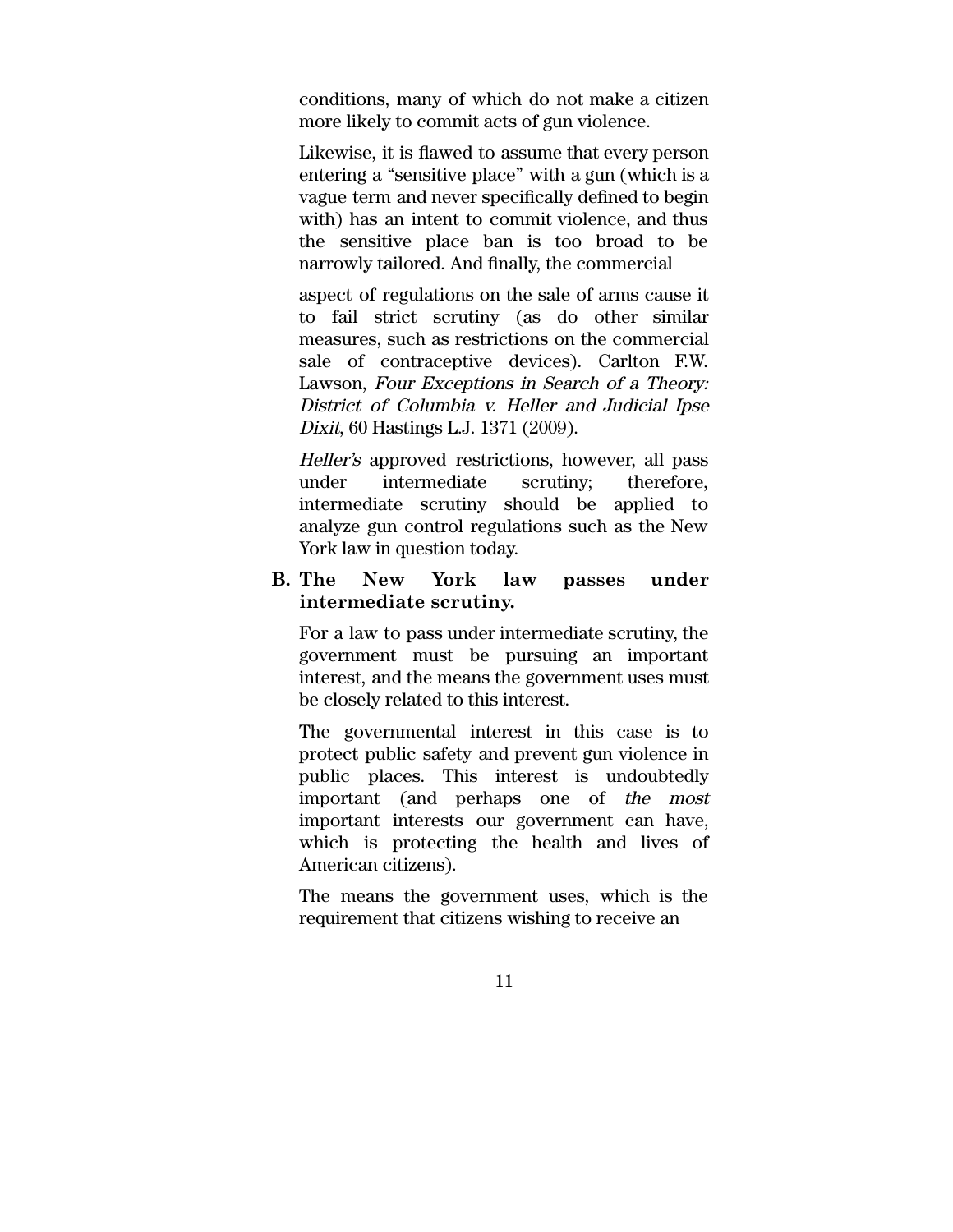unrestricted concealed carry license must demonstrate "proper cause", are closely related to the interest of protecting public safety. It is important to note that the New York law does not restrict concealed carry altogether, and in fact provides a multitude of avenues and situations in which a law-abiding citizen can carry a concealed weapon for the purposes of self-defense without proper cause. Under the law, homeowners may keep and bear arms in their homes; storekeepers may keep and bear arms in their places of business; and judges, government employees, bank employees, and people employed by state institutions may keep and bear arms during employment.

In fact, Petitioner Koch's license already allows him to carry a concealed handgun while traveling to and from work, while both Petitioners Nash and Koch are permitted to carry handguns in unpopulated areas where there are subsequently less available law enforcement officers. The one situation which requires "proper cause" is concealed carry in public spaces outside of specific employment needs, which is indeed closely related to the government interest of public safety. The law is a clear and reasonable measure to protect public spaces where large amounts of people tend to gather, such as subways, malls, airports, stadiums, and schools.

Additionally, the New York law does not even substantially burden the core of the Second Amendment right, which has been established to be defense of the home (for which no "proper cause" is required). It is also longstanding, as concealed carry bans date back historically to the founding, and the law itself is older than other, relatively recent prohibitions held by Heller to be